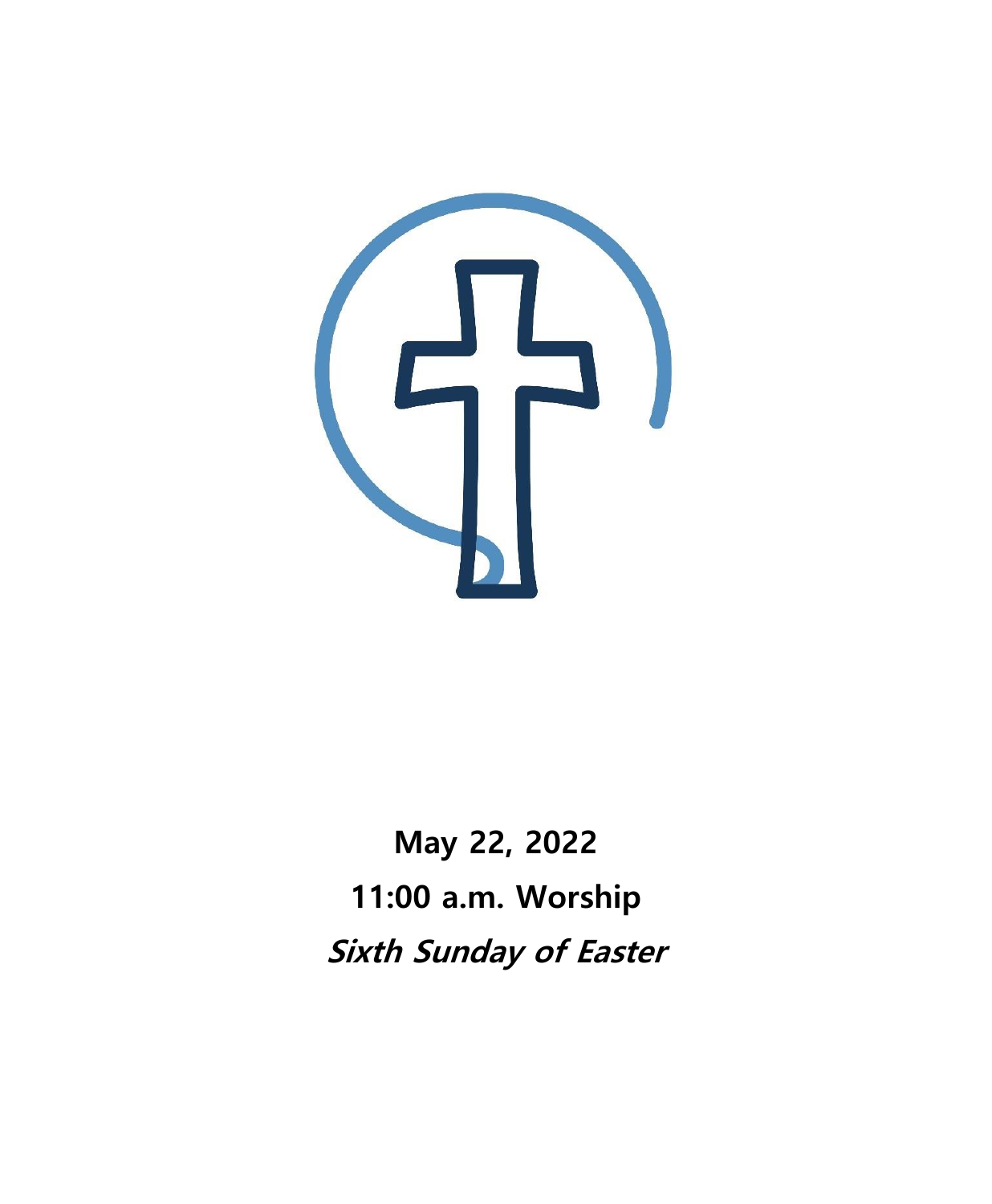## **May 22, 2022 11:00 a.m. Worship Sixth Sunday of Easter**

| <b>Gathering Music</b>                             | We Will Glorify             | Mayfield                        |
|----------------------------------------------------|-----------------------------|---------------------------------|
|                                                    |                             | Olga Teutler, organ             |
| Prelude                                            | May Jesus Christ Be Praised | arr. Wyrtzen                    |
| <b>Welcome to Worship</b>                          |                             | Rev. Bryan Brock                |
| *Opening Prayer                                    |                             |                                 |
| *Hymn 170                                          |                             | Alleluia, Alleluia! Give Thanks |
| Chorus                                             |                             |                                 |
| Alleluia, Alleluia! Give thanks to the risen Lord. |                             |                                 |
| Alleluia, Alleluia! Give praise to His name.       |                             |                                 |
| Verse 1                                            |                             |                                 |
| Jesus is Lord of all the earth.                    |                             |                                 |
| He is the King of creation.                        |                             |                                 |
| Chorus                                             |                             |                                 |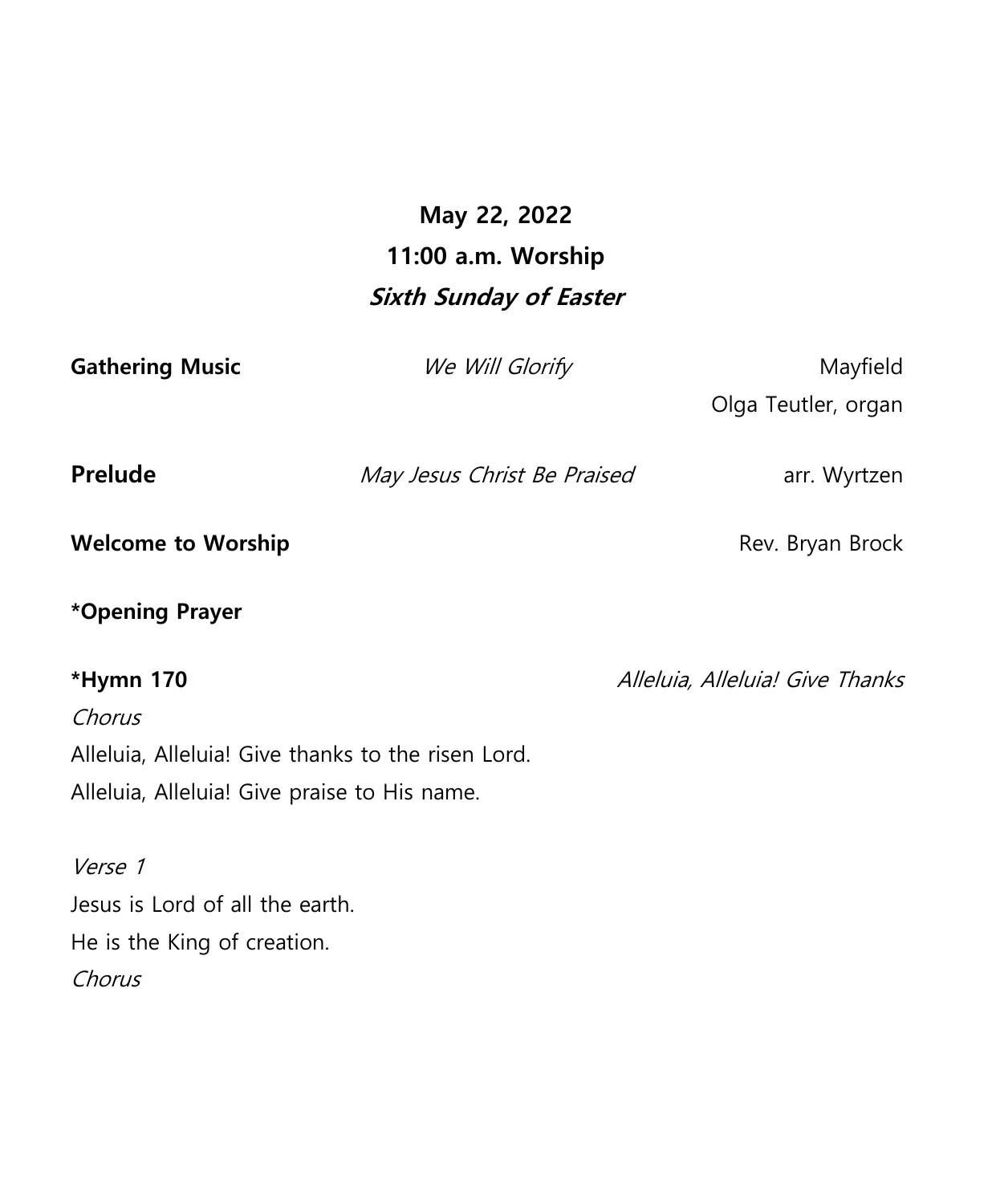Verse 2 Spread the good news o'er all the earth; Jesus has died and has risen. Chorus

Verse 3 We have been crucified with Christ. Now we shall live forever. Chorus

Verse 4 Come, let us praise the living God, Joyfully sing to our Savior. Chorus

#### **Children's Message Rev. Emily Collins**

## **Hymn 457 and Prayer Focus** de Anti-American Material Andrew Lord, Be Glorified

Verse 1 In my life, Lord, be glorified, be glorified, In my life, Lord, be glorified today.

Verse 2 In my song, Lord, be glorified, be glorified, In my song, Lord, be glorified today.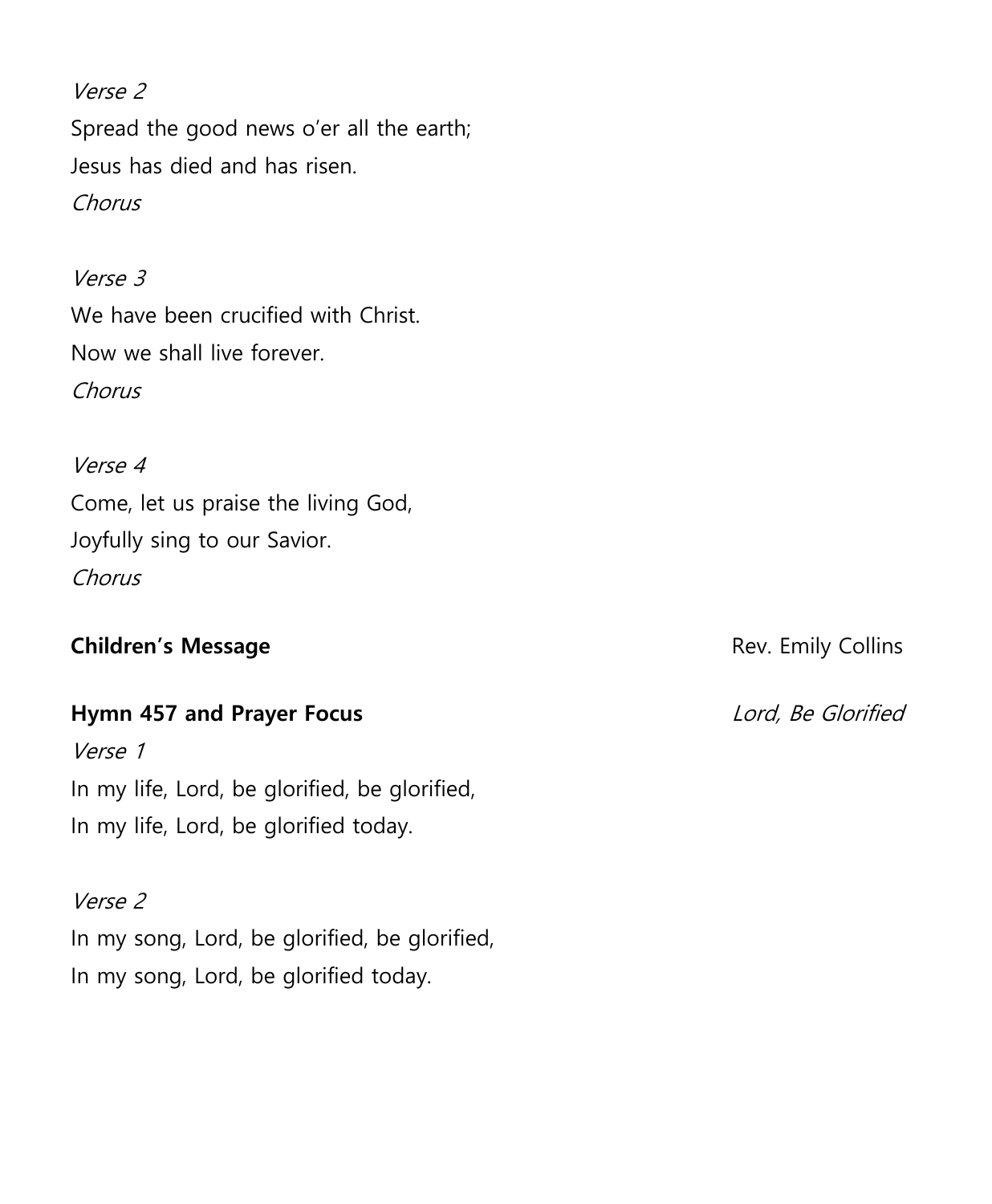Verse 3

In Your Church, Lord, be glorified, be glorified, In Your Church, Lord, be glorified today.

Verse 4 Amen

**Scripture Example 2.1 Philippians 1:1-18 NLT** Rev. Stephen Gray

This letter is from Paul and Timothy, slaves of Christ Jesus.

<sup>1</sup> I am writing to all of God's holy people in Philippi who belong to Christ Jesus, including the church leaders and deacons.

**<sup>2</sup>** May God our Father and the Lord Jesus Christ give you grace and peace.

**<sup>3</sup>** Every time I think of you, I give thanks to my God. **<sup>4</sup>** Whenever I pray, I make my requests for all of you with joy, **<sup>5</sup>** for you have been my partners in spreading the Good News about Christ from the time you first heard it until now. **<sup>6</sup>** And I am certain that God, who began the good work within you, will continue his work until it is finally finished on the day when Christ Jesus returns.

**<sup>7</sup>** So it is right that I should feel as I do about all of you, for you have a special place in my heart. You share with me the special favor of God, both in my imprisonment and in defending and confirming the truth of the Good News. **<sup>8</sup>** God knows how much I love you and long for you with the tender compassion of Christ Jesus.

**9** I pray that your love will overflow more and more, and that you will keep on growing in knowledge and understanding. **<sup>10</sup>** For I want you to understand what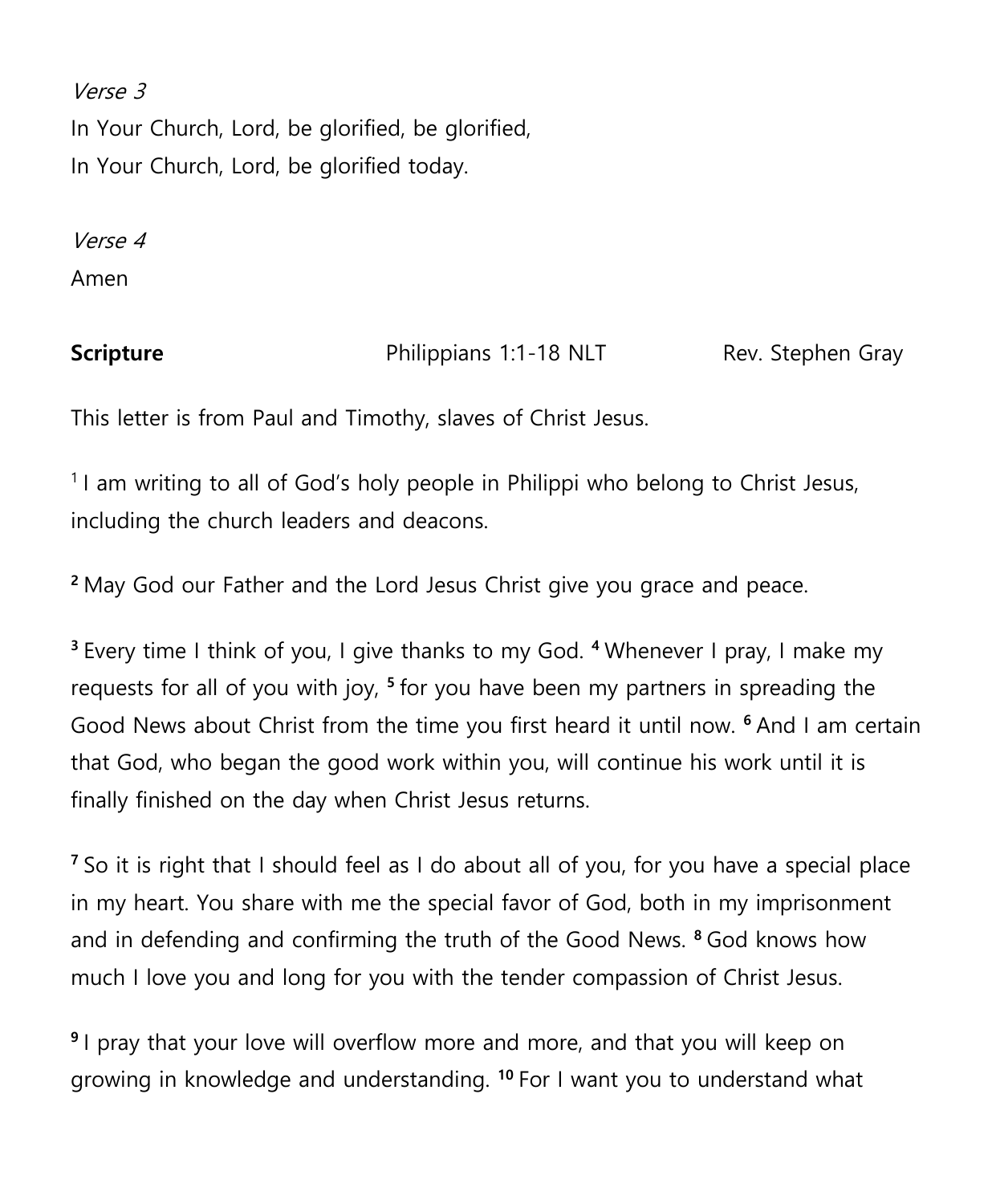really matters, so that you may live pure and blameless lives until the day of Christ's return. **<sup>11</sup>** May you always be filled with the fruit of your salvation—the righteous character produced in your life by Jesus Christ—for this will bring much glory and praise to God.

**<sup>12</sup>** And I want you to know, my dear brothers and sisters, that everything that has happened to me here has helped to spread the Good News. **<sup>13</sup>** For everyone here, including the whole palace guard, knows that I am in chains because of Christ. **<sup>14</sup>** And because of my imprisonment, most of the believers here have gained confidence and boldly speak God's message without fear.

**<sup>15</sup>** It's true that some are preaching out of jealousy and rivalry. But others preach about Christ with pure motives. **<sup>16</sup>** They preach because they love me, for they know I have been appointed to defend the Good News. **<sup>17</sup>** Those others do not have pure motives as they preach about Christ. They preach with selfish ambition, not sincerely, intending to make my chains more painful to me. **<sup>18</sup>** But that doesn't matter. Whether their motives are false or genuine, the message about Christ is being preached either way, so I rejoice. And I will continue to rejoice.

Leader: This is the word of God for the people of God.

**People: Thanks be to God**.

**Anthem May The Peoples Praise You** Getty

**Message Example 20 Telessing Rev. Bryan Brock Message Rev. Bryan Brock**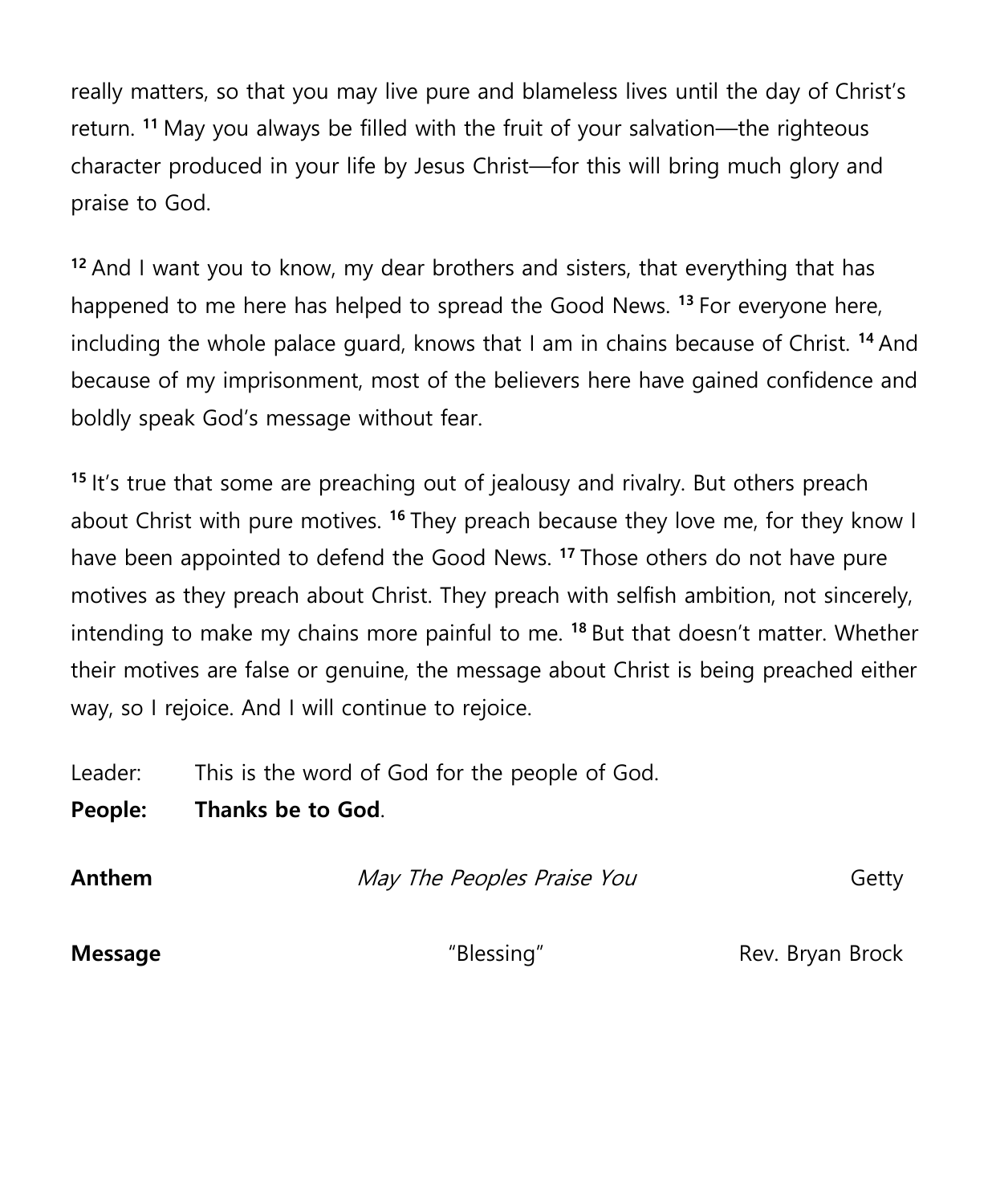#### **Invitation to Give**

Please use this time to prepare your offering. You may place your offering in one of the boxes at the back of the sanctuary now or at the end of worship. You may also text to 73256 with the words WBCGift and the amount you wish to give. (Example: WBCGift \$100) Additionally, you may give electronically by going to: onrealm.org/WestwoodBaptist

#### **\*Offering Hymn 604** Come, All Christians, Be Committed

#### Verse 1

Come, all Christians, be committed To the service of the Lord. Make your lives for Him more fitted, Tune your hearts with one accord. Come into His courts with gladness, Each His sacred vows renew, Turn away from sin and sadness, Be transformed with life anew.

#### Verse 2

Of your time and talents give Him, They are gifts from God above, To be used by Christians freely To proclaim His wondrous love. Come again to serve the Savior, Tithes and off'rings with you bring. In your work, with Him find favor, And with joy His praises sing.

#### Verse 3

God's command to love each other Is required of ev'ryone. Showing mercy to each other Mirrors His redeeming Son. In compassion He has given Of His love that is divine; On the cross sins were forgiven; Joy and peace are fully thine.

#### **Prayers of the People Rev. Stephen Gray Rev. Stephen Gray**

**Congregational Life Congregational Life Rev. Emily Collins**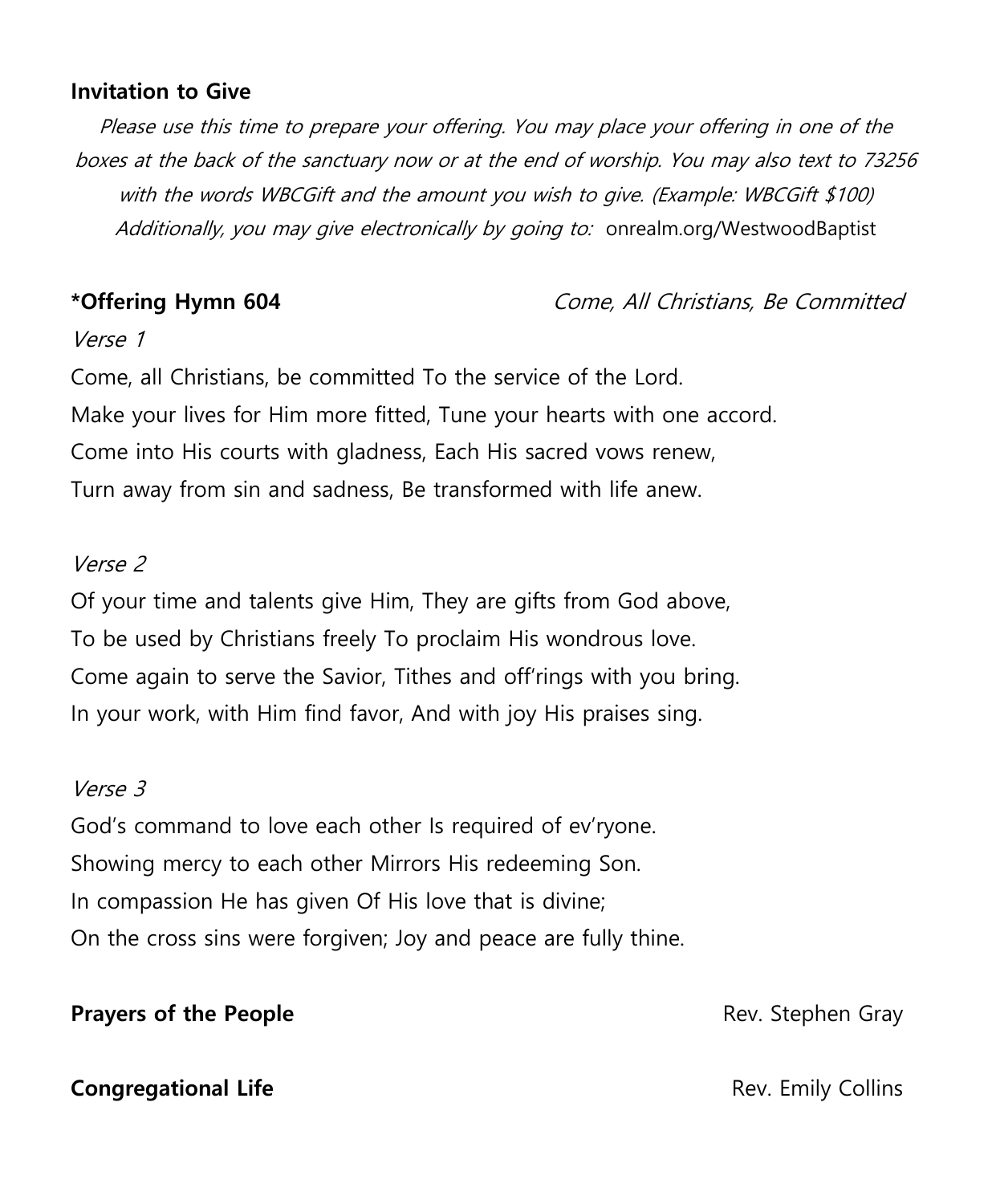**Benediction** Rev. Bryan Brock

**Postlude** The King of Glory McDonald

\*You may stand.

If you have a prayer concern that you would like to share, please send a text to 703- 662-1116. Please include your name. We will mention concerns in our prayer time.

> The flowers in the sanctuary today are given to the glory of God by Virginia Hole in memory of Don Hole in honor of their 40<sup>th</sup> anniversary. **\* \* \* \* \***

### **Westwood Ministerial Staff**

| Bryan Brock                     | bryan.brock@westwood-baptist.org   |
|---------------------------------|------------------------------------|
| Senior Pastor                   |                                    |
| Stephen Gray                    | stephen.gray@westwood-baptist.org  |
| Associate Pastor                |                                    |
| <b>Emily Collins</b>            | emily.collins@westwood-baptist.org |
| Minister of Children & Families |                                    |

8200 Old Keene Mill Road, Springfield, VA 703-451-5120 [www.westwood-baptist.org](http://www.westwood-baptist.org/) [church.office@westwood-baptist.org](mailto:church.office@westwood-baptist.org)